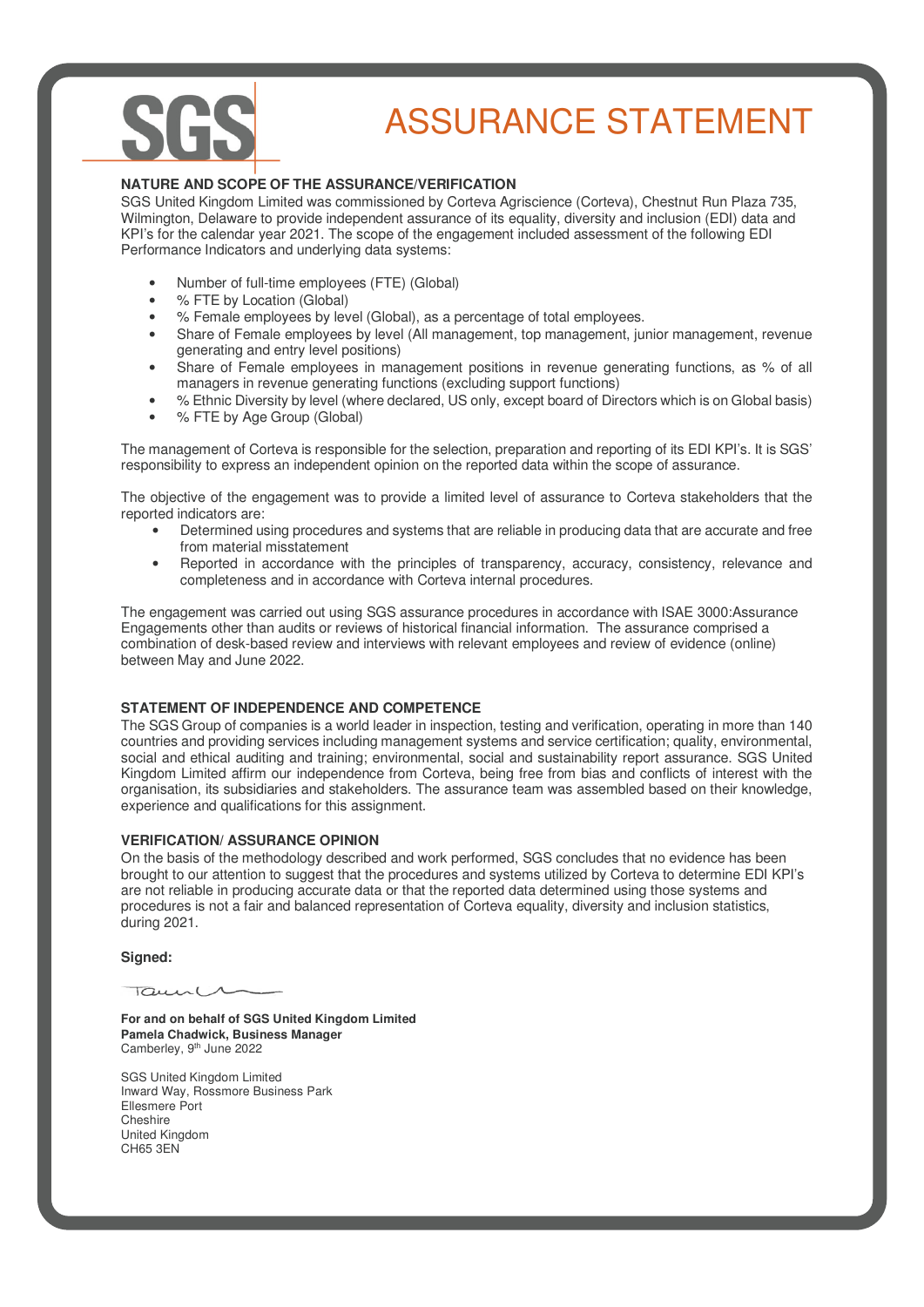## ASSURANCE STATEMENT

### **NATURE AND SCOPE OF THE ASSURANCE/VERIFICATION**

SGS United Kingdom Limited was commissioned by Corteva Agriscience (Corteva), Chestnut Run Plaza 735, Wilmington, Delaware to provide independent assurance of its Health and Safety data and KPI's for the calendar year 2021. The scope of the engagement included assessment of the following Health and Safety Performance Indicators and underlying data:

- Lost Time Injury Frequency Rate (LTIFR)
- Process Safety Events Tier 1
- Work-related fatality rate for direct employees
- Work-related fatality rate for contract employees
- Total recordable incidents Counts (TRIR)
- Process Safety Incidents Count (PSIC)

The management of Corteva is responsible for the selection, preparation and reporting of its Health and Safety KPI's. It is SGS' responsibility to express an independent opinion on the reported data within the scope of verification.

The objective of the engagement was to provide a limited level of assurance to Corteva stakeholders that the reported indicators are:

- Determined using procedures and systems that are reliable in producing data that are accurate and free from material misstatement
- Reported in accordance with the principles of transparency accuracy, consistency, relevance and completeness and in accordance with Corteva internal procedures for Health and Safety data collection and reporting (EHS&S Event Reporting and Classification Standard).

The engagement was combined with the verification of environmental and greenhouse gas emissions, and the verification and assurance methodology employed by SGS was based upon internationally recognized standards and guidance, including ISO 14064-3: Specification with guidance for the validation and verification of greenhouse gas assertions, and ISAE 3000 : Assurance Engagements other than audits or reviews of historical financial information. The assurance comprised a combination of desk-based review and interviews with relevant employees and review of evidence (online) between May and June 2022.

#### **STATEMENT OF INDEPENDENCE AND COMPETENCE**

The SGS Group of companies is a world leader in inspection, testing and verification, operating in more than 140 countries and providing services including management systems and service certification; quality, environmental, social and ethical auditing and training; environmental, social and sustainability report assurance. SGS United Kingdom Limited affirm our independence from Corteva, being free from bias and conflicts of interest with the organisation, its subsidiaries and stakeholders. The assurance team was assembled based on their knowledge, experience and qualifications for this assignment, including experience in the assurance of environmental and Health and Safety data.

#### **VERIFICATION/ ASSURANCE OPINION**

On the basis of the methodology described and work performed, SGS concludes that no evidence has been brought to our attention to suggest that the procedures and systems utilized by Corteva to determine Health and Safety performance metrics are not reliable in producing accurate data or that the reported data determined using those systems and procedures is not a fair and balanced representation of Corteva Health and Safety performance, during 2021.

#### **Signed:**

Taune

**For and on behalf of SGS United Kingdom Limited Pamela Chadwick, Business Manager**  Camberley, 9<sup>th</sup> June 2022

SGS United Kingdom Limited Inward Way, Rossmore Business Park Ellesmere Port Cheshire United Kingdom CH65 3EN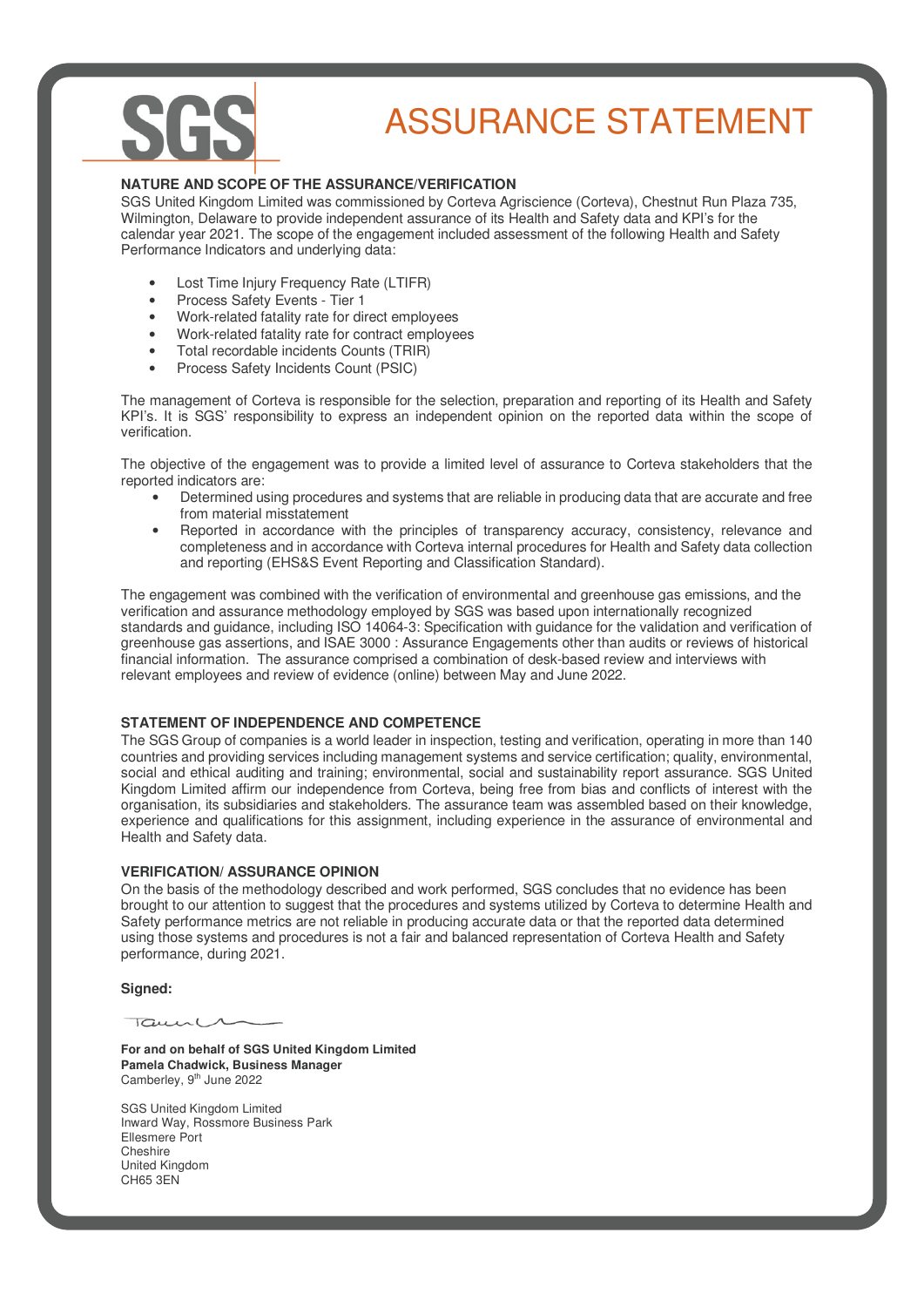

## **Greenhouse Gas Verification Statement Number UK.PRS.VOL.INV.0719.2021**

The Scope 1, Scope 2 and Scope 3 inventory of Greenhouse Gas emissions and in the period January 1<sup>st</sup>, 2021 – December 31st, 2021, for

**Corteva Agriscience** Chestnut Run Plaza 735, Wilmington, Delaware

Representing a total amount of:

**1,014,058 tCO2e Scope 1 & 2** (Market based) **6,341,438 tCO2e Scope 3**

have been verified in accordance with ISO 14064-3:2006 against a Corteva Agriscience defined methodology and the WRI/WBCSD GHG Protocol

Lead Assessors: Lisa Gibson / Abdullah Buhidma Technical Reviewer: Paulomi Raythatha

Authorised by:

.

 $\bigcap$ 

Pamela Chadwick Business Manager SGS United Kingdom Ltd

**Verification Statement 07 th June 2022**

This Statement is not valid without the full verification scope, objectives, criteria and conclusion available on pages 2 to 4 of this Statement.

**SGS United Kinadom Ltd** 

SGS House, 217-221 London Road, Camberley, Surrey GU15 3EY Tel +44 (0)1276 697877 Fax +44 (0)1276 697700<br>Climate Change Programme ukclimatechange@sgs.com www.sgs.com

Member of SGS Group (Société Générale de Surveillance)

Registered in England No. 1193985 Registered Office: Rossmore Business Park Ellesmere Port Cheshire CH65 3EN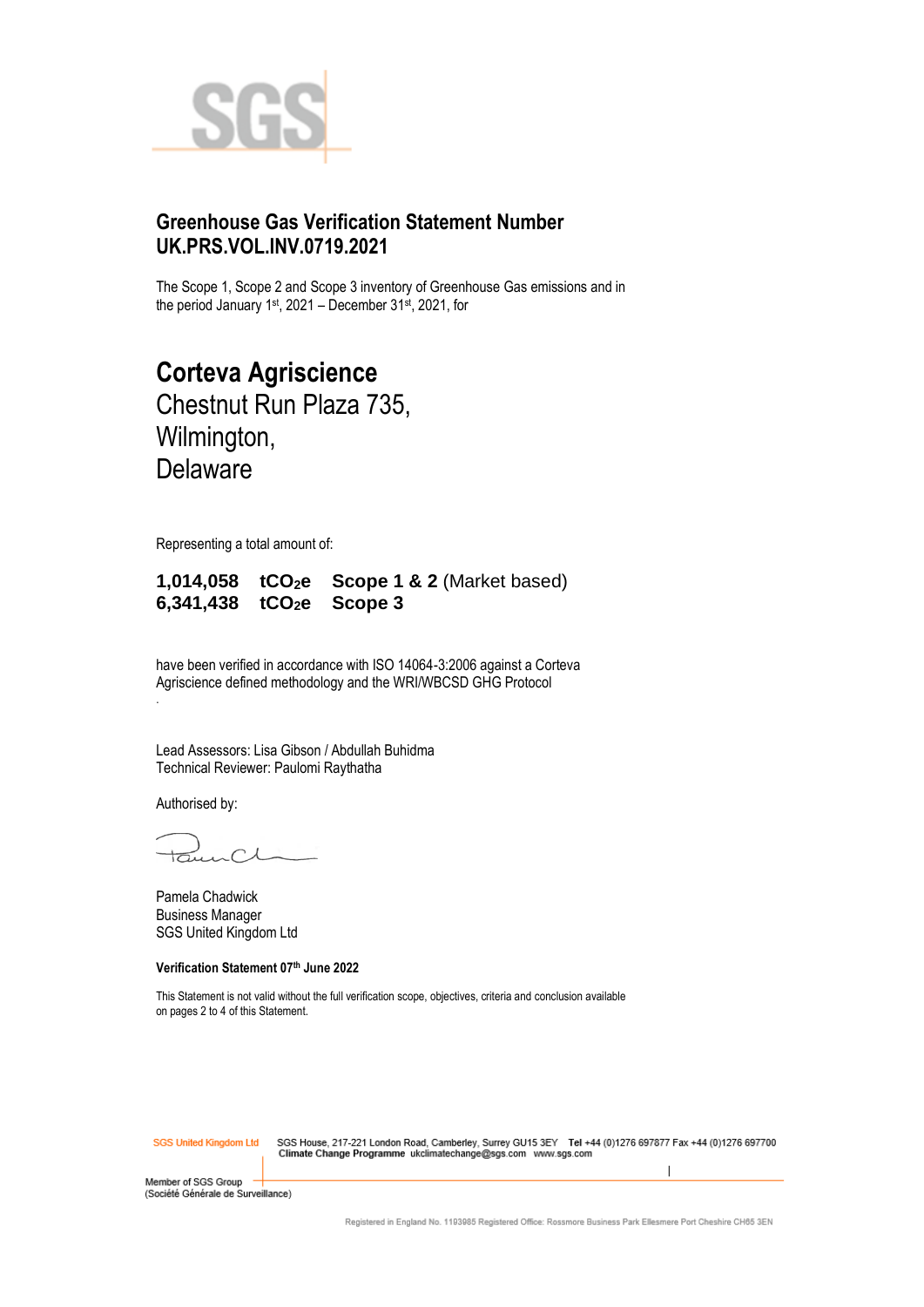

#### **Schedule Accompanying Greenhouse Gas Verification Statement Number UK.PRS.VOL.INV.0719.2021**

#### **Brief Description of Verification Process**

SGS has been contracted by Corteva Agriscience for the verification of direct and indirect carbon dioxide  $(CO<sub>2</sub>)$  equivalent emissions as provided by Corteva Agriscience, in their GHG Assertion covering CO<sub>2</sub> equivalent emissions dated 24<sup>th</sup> March 2022.

#### **Roles and responsibilities**

The management of Corteva Agriscience is responsible for the organization's GHG information system*,* the development and maintenance of records and reporting procedures in accordance with that system, including the calculation and determination of GHG emissions information and the reported GHG emissions.

It is SGS' responsibility to express an independent GHG verification opinion on the emissions as provided in the Corteva Agriscience GHG Assertion for the period January 1<sup>st</sup>, 2021 to December 31<sup>st</sup>, 2021.

SGS conducted a third-party verification following the requirements of ISO 14064-3: 2019 of the provided CO<sub>2</sub> equivalent assertion in the period April - June 2022.

The assessment was conducted via desk review. The verification was based on the verification scope, objectives and criteria as agreed between Corteva Agriscience and SGS on 24<sup>th</sup> March 2022.

#### **Objective and Criteria**

The objective of the verification assessment is to establish conformance with applicable verification criteria within the scope of the verification as outlined below.

The criteria under which the verification assessment is undertaken is the WRI/WBCSD GHG Protocol – A Corporate Accounting and Reporting Standard, the Scope 2 Guidance – Amendment to the GHG Protocol Corporate Standard, the Corporate Value Chain (Scope 3) Standard and Corteva Agriscience defined methodology

Verification included confirmation of compliance with the verification criteria and checking of input data, estimation methodologies and calculations including selection and application of emission factors, on a sample basis.

#### **Level of Assurance**

The level of assurance applied was a limited level of assurance.

#### **Materiality**

The materiality required of the verification was considered by SGS to be 10% based on the needs of the intended user of the GHG assertion.

#### **Scope**

Data and information supporting the CO<sub>2</sub> equivalent assertion were estimated and historical in nature.

- The organizational boundary was established following the operational control consolidation approach.
- Location/boundary of the activities: Global
- Physical infrastructure, activities, technologies and processes of the organization: Operational facilities, research centres and offices.
- GHG sources, sinks and/or reservoirs included:
	- Scope 1 & Scope 2

Scope 3:

Category 1 – Purchased Goods and Services

Category 2 – Capital Goods

- Category 3 Fuel and Energy activities not included in scope 1 or scope 2.
- Category 4 Upstream Transportation and Distribution

Category 6 – Business Travel

Category 7 – Employee Commuting

Category 9 – Downstream Transportation and Distribution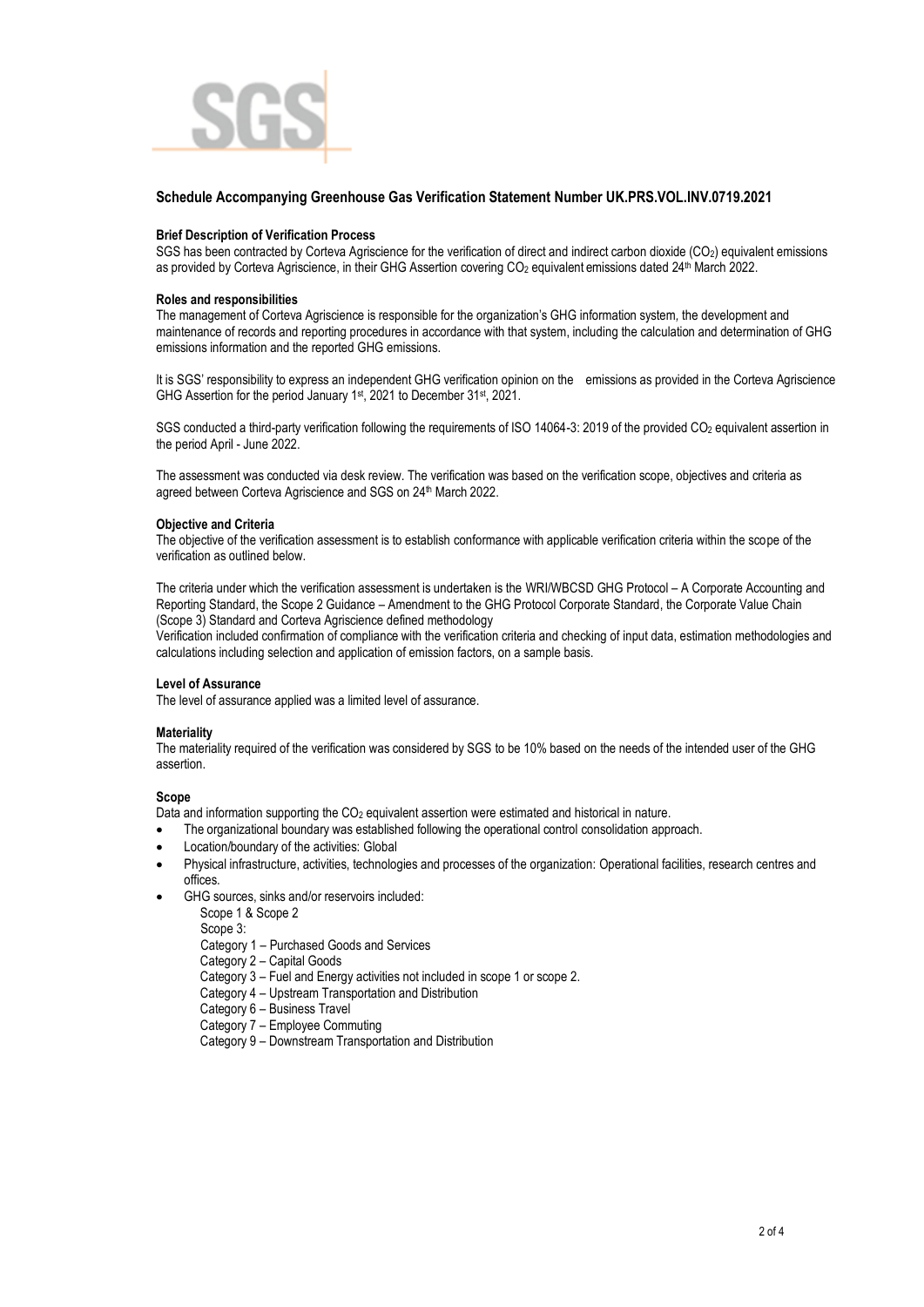

#### **Conclusion**

Corteva Agriscience provided the GHG assertion based on the criteria outlined above. The GHG information for the period January 1st, 2021, to December 31st, 2021, are verified by SGS to a limited level of assurance, consistent with the agreed verification scope, objectives and criteria.

Verified Data as tabulated below:

#### **Emissions by scope.**

| <b>Activity</b>        | Verified (tonnes of CO <sub>2</sub> e) |  |
|------------------------|----------------------------------------|--|
| Scope 1                | 399.575                                |  |
| Scope 2 (Market Based) | 614,483                                |  |
| Scope 3                | 6,341,438                              |  |
| Total (Market Based)   | 7,355,496                              |  |

#### **Energy Consumption within the Organization**

| <b>Category Name</b>                                     | <b>Unit</b> | <b>Verified</b> |
|----------------------------------------------------------|-------------|-----------------|
|                                                          |             |                 |
| Total energy consumption                                 | GJ          | 10,241,288      |
| Total fuel consumption from non-renewable sources        | GJ          | 4,922,648       |
| Total energy consumption from renewable sources          | GJ          | 252.249         |
| % of total energy consumed from renewable sources        | $\%$        | 2.5             |
| Grid electricity consumed                                | GJ          | 3,536,531       |
| % of total energy consumed from grid electricity         | $\%$        | 36.4            |
| Steam consumed                                           | GJ          | 1,781,518       |
| Total self-generated energy produced                     | GJ          | 2,442           |
| Self-generated energy consumed for electricity           | GJ          | 2,442           |
| Total self-generated renewable energy produced           | GJ          | 1.315           |
| Self-generated renewable energy consumed for electricity | GJ          | 1,315           |
| Fuel consumed for the self-generation of electricity     | GJ          | 1.126           |

| List of renewable fuel types used: | List of non-renewable fuel types used |
|------------------------------------|---------------------------------------|
|                                    |                                       |
| Biodiesel                          | Diesel Fuel                           |
| <b>Biomass</b>                     | Distillate Fuel Oil                   |
| Hydro Electric                     | Gasoline/Petrol                       |
| Photovoltaic                       | Kerosene                              |
| Self-Generated Solar               | <b>LPG</b>                            |
| Solar Thermal                      | Natural Gas                           |
| Wind                               | Nuclear                               |
|                                    | Propane                               |
|                                    | Self-Generated Diesel                 |